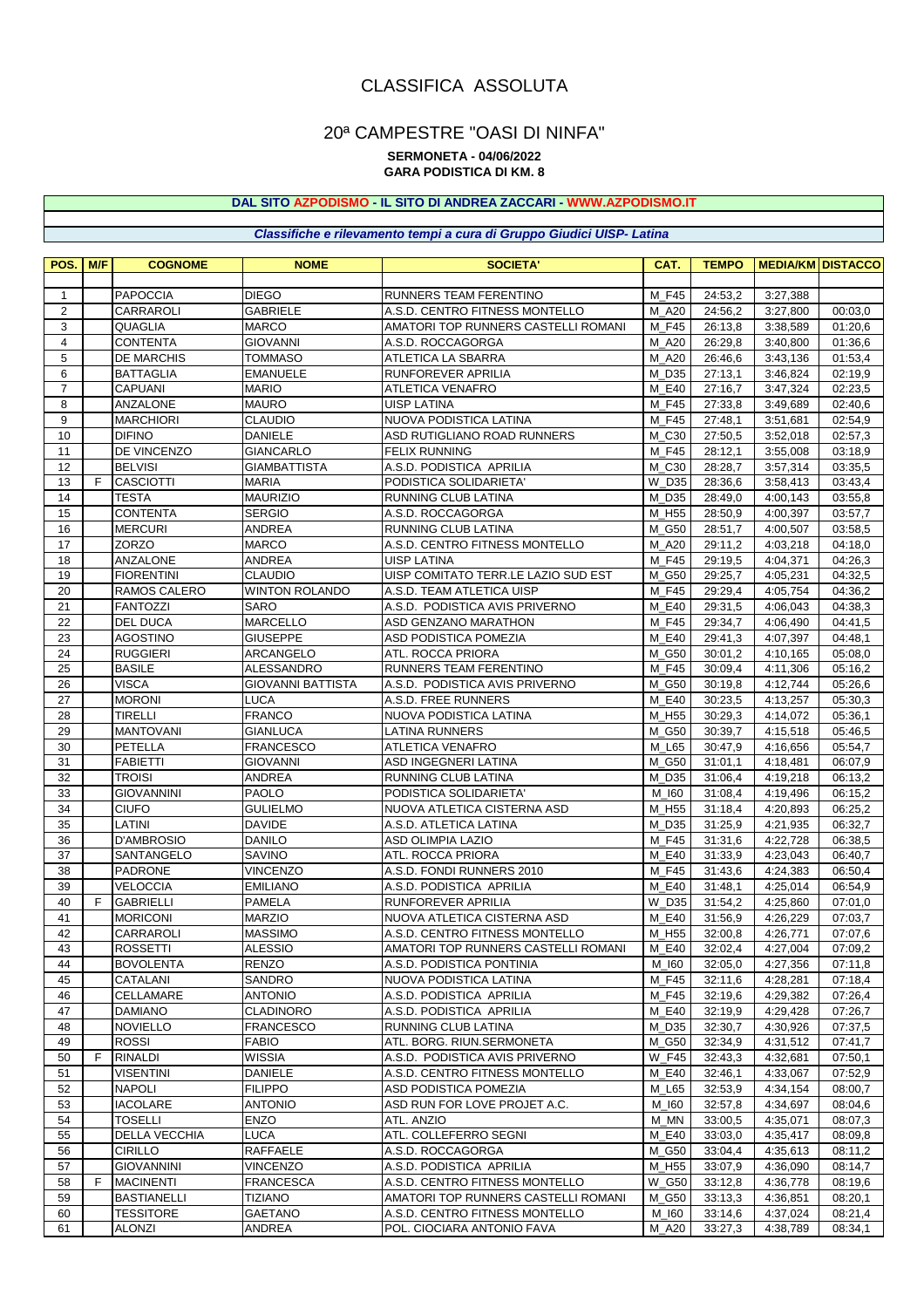| 62  |    | SOLAZZI            | <b>MATTEO</b>           | <b>RUNNING CLUB LATINA</b>          | M A20        | 33:27.4 | 4:38,804 | 08:34,2 |
|-----|----|--------------------|-------------------------|-------------------------------------|--------------|---------|----------|---------|
| 63  |    | <b>FRATOCCHI</b>   | <b>FRANCO</b>           | ATL. BORG. RIUN.SERMONETA           | M 160        | 33:37,4 | 4:40,199 | 08:44,2 |
| 64  |    | VITTI              | <b>MAURIZIO</b>         | <b>UISP LATINA</b>                  | M 160        | 33:43,8 | 4:41,086 | 08:50,6 |
|     | F. |                    | <b>ROBERTA</b>          |                                     |              |         |          |         |
| 65  |    | <b>ANDREOLI</b>    |                         | A.S.D. PODISTICA AVIS PRIVERNO      | <b>W E40</b> | 33:49,8 | 4:41,924 | 08:56,7 |
| 66  |    | <b>COLLARO</b>     | <b>LUIGI</b>            | ATLETICA CECCHINA AL.PA. ASD        | M H55        | 33:50,0 | 4:41,944 | 08:56,8 |
| 67  |    | TOMAO              | <b>MASSIMO</b>          | POLI GOLFO                          | M F45        | 34:01,3 | 4:43,510 | 09:08.1 |
| 68  |    | CREO               | <b>ALESSIO</b>          | A.S.D. PODISTICA APRILIA            | M C30        | 34:03,0 | 4:43,751 | 09:09,8 |
| 69  |    | <b>CIUFFOLETTI</b> | <b>ANTONIO</b>          | NUOVA ATLETICA CISTERNA ASD         | M G50        | 34:04,0 | 4:43,894 | 09:10,8 |
| 70  |    | <b>COTICELLI</b>   | <b>FABIO</b>            | RUNNING CLUB LATINA                 | M F45        | 34:04,5 | 4:43,953 | 09:11,3 |
| 71  |    | VALERI             | <b>DOMENICO</b>         | A.S.D. FREE RUNNERS                 | M L65        | 34:04,5 | 4:43,953 |         |
|     |    |                    |                         |                                     |              |         |          | 09:11,3 |
| 72  |    | <b>TRUCCHIA</b>    | <b>STEFANO</b>          | A.S. ATL. ROCCA DI PAPA             | M L65        | 34:10,6 | 4:44,799 | 09:17,4 |
| 73  |    | RAMADU'            | <b>DEMIS</b>            | A.S.D. CENTRO FITNESS MONTELLO      | M E40        | 34:21,9 | 4:46,368 | 09:28,7 |
| 74  |    | <b>BORRIELLO</b>   | <b>VITTORIO</b>         | A.S.D. ROCCAGORGA                   | M F45        | 34:31,2 | 4:47,664 | 09:38,0 |
| 75  |    | <b>MONTIN</b>      | <b>MIRKO</b>            | RUNNING CLUB LATINA                 | M E40        | 34:34,1 | 4:48,075 | 09:41,0 |
| 76  |    | <b>RUSSO</b>       | <b>PIERLUIGI</b>        | RUNNING CLUB LATINA                 | M H55        | 34:36,5 | 4:48,404 | 09:43,3 |
| 77  |    | <b>MARIANI</b>     | <b>SIMOME</b>           | GIOVANNI SCAVO VELLETRI             | M F45        | 34:38,1 | 4:48,626 | 09:44,9 |
| 78  |    | <b>NEGROSINI</b>   | <b>AMILCARE</b>         |                                     | M 160        |         |          |         |
|     |    |                    |                         | ATL. BORG. RIUN.SERMONETA           |              | 34:59,1 | 4:51,537 | 10:05,9 |
| 79  |    | CESARONI           | <b>ALESSANDRO</b>       | ATL. ROCCA PRIORA                   | M G50        | 35:00,7 | 4:51,765 | 10:07,5 |
| 80  |    | MARROCCO           | <b>GIULIO</b>           | A.S.D. FONDI RUNNERS 2010           | M_H55        | 35:01,1 | 4:51,817 | 10:07,9 |
| 81  |    | <b>FIORINI</b>     | <b>FELICE</b>           | POL. CIOCIARA ANTONIO FAVA          | M L65        | 35:07,2 | 4:52,668 | 10:14,0 |
| 82  |    | DE PAOLIS          | <b>EDOARDO</b>          | A.S.D. PODISTICA AVIS PRIVERNO      | M F45        | 35:15,8 | 4:53,863 | 10:22,6 |
| 83  |    | <b>MARRO</b>       | <b>MICHELINO</b>        | RUNNING CLUB LATINA                 | M 160        | 35:23,5 | 4:54,937 | 10:30,4 |
| 84  | F. | <b>SORTINO</b>     | <b>VALERIA</b>          | NUOVA PODISTICA LATINA              | <b>W E40</b> | 35:24,7 | 4:55,090 | 10:31,5 |
|     |    |                    |                         |                                     |              |         |          |         |
| 85  |    | <b>COLALUCA</b>    | <b>LUCA</b>             | ASD RUNNERS TEAM COLLEFERRO         | M L65        | 35:37,7 | 4:56,897 | 10:44,5 |
| 86  |    | DI ROSA            | <b>MASSIMO</b>          | A.S.D. CENTRO FITNESS MONTELLO      | M G50        | 35:41,6 | 4:57,439 | 10:48,4 |
| 87  |    | <b>MAGNANTI</b>    | <b>DAVIS</b>            | A.S.D. CENTRO FITNESS MONTELLO      | M E40        | 35:46,9 | 4:58,181 | 10:53,7 |
| 88  |    | RANDI              | <b>GIOVANNI</b>         | NUOVA ATLETICA CISTERNA ASD         | M 160        | 35:49,0 | 4:58,476 | 10:55,8 |
| 89  |    | ABRUSCATO          | <b>LUCIANO VIRGINIO</b> | ASD OLIMPIA LAZIO                   | M H55        | 36:04,6 | 5:00,637 | 11:11,4 |
| 90  |    | <b>PERNA</b>       | <b>VINCENZO</b>         | A.S.D. PODISTICA AVIS PRIVERNO      | M 160        | 36:09,5 | 5:01,317 | 11:16,3 |
| 91  |    | <b>MORETTO</b>     | <b>STEFANO</b>          | A.S.D. CENTRO FITNESS MONTELLO      | M G50        | 36:16,1 | 5:02,238 | 11:22,9 |
|     | F. |                    |                         |                                     |              |         |          |         |
| 92  |    | <b>FABIETTI</b>    | <b>ELISA</b>            | RUNNING CLUB LATINA                 | W D35        | 36:18,7 | 5:02,590 | 11:25,5 |
| 93  |    | DI BACCO           | <b>MARIO</b>            | NUOVA ATLETICA CISTERNA ASD         | M G50        | 36:32,2 | 5:04,469 | 11:39,0 |
| 94  |    | <b>MICCI</b>       | <b>MARIANO</b>          | ASD OLIMPIA LAZIO                   | M 160        | 36:40,0 | 5:05,550 | 11:46,8 |
| 95  |    | ABRUSCATO          | <b>GIUSEPPE</b>         | ASD OLIMPIA LAZIO                   | M 160        | 36:40,3 | 5:05,594 | 11:47,1 |
| 96  | F. | <b>GAVILLUCCI</b>  | <b>STEFANIA</b>         | ATL. BORG. RIUN.SERMONETA           | W G50        | 36:44,3 | 5:06,153 | 11:51,1 |
| 97  |    | <b>BRAGA</b>       | <b>MARCO</b>            | ATL. BORG. RIUN.SERMONETA           | M F45        | 36:44,9 | 5:06,237 | 11:51,7 |
| 98  |    | COLATO             | <b>MARIO</b>            | A.S.D. CENTRO FITNESS MONTELLO      | M G50        | 36:58,3 | 5:08,101 | 12:05,1 |
|     |    | DI MANNO           |                         |                                     |              |         |          |         |
| 99  |    |                    | <b>GIULIO CESARE</b>    | A.S.D. FONDI RUNNERS 2010           | M H55        | 37:03,6 | 5:08,831 | 12:10,4 |
| 100 |    | SANGES             | <b>RICCARDO</b>         | A.S.D. FONDI RUNNERS 2010           | M F45        | 37:04,0 | 5:08,894 | 12:10,8 |
| 101 | F. | <b>FIORINI</b>     | <b>PAOLA</b>            | RUNNERS TEAM FERENTINO              | <b>W E40</b> | 37:06,4 | 5:09,226 | 12:13,2 |
| 102 |    | <b>DI LEGGE</b>    | <b>FABIO</b>            | RUNNING CLUB LATINA                 | M F45        | 37:18,2 | 5:10,857 | 12:25,0 |
| 103 | F. | <b>MAURIZI</b>     | <b>SIMONETTA</b>        | NUOVA ATLETICA CISTERNA ASD         | W 160        | 37:19,8 | 5:11,082 | 12:26,6 |
| 104 |    | <b>TESTANA</b>     | <b>GIOVANNI</b>         | A.S.D. PODISTICA AVIS PRIVERNO      | M H55        | 37:19,8 | 5:11,087 | 12:26,6 |
| 105 | F. | <b>NICOSANTI</b>   | <b>ROBERTA</b>          | NUOVA ATLETICA CISTERNA ASD         | <b>W A20</b> | 37:24,0 | 5:11,662 | 12:30,8 |
|     |    | <b>GERASSIMOV</b>  |                         |                                     | M E40        |         |          |         |
| 106 |    |                    | <b>GUEORGUI PLAMENO</b> | A.S.D. CENTRO FITNESS MONTELLO      |              | 37:50,3 | 5:15,314 | 12:57,1 |
| 107 |    | <b>SPACCATROSI</b> | <b>MAURO</b>            | NUOVA PODISTICA LATINA              | M_G50        | 37:53,8 | 5:15,807 | 13:00,6 |
| 108 |    | <b>CORINA</b>      | <b>ENEA</b>             | A.S.D. FONDI RUNNERS 2010           | M H55        | 38:01,1 | 5:16,818 | 13:07,9 |
| 109 |    | <b>CIANGOLA</b>    | <b>EMANUELE</b>         | RUNNERS TEAM FERENTINO              | M F45        | 38:08,2 | 5:17,804 | 13:15,0 |
| 110 | F. | <b>FERRARESE</b>   | <b>MIRELLA</b>          | A.S.D. ROCCAGORGA                   | <b>W_G50</b> | 38:13,3 | 5:18,521 | 13:20,2 |
| 111 |    | <b>GAGLIANONE</b>  | <b>GIOVANNI</b>         | ATL. BORG. RIUN.SERMONETA           | M_G50        | 38:15,4 | 5:18,812 | 13:22,3 |
| 112 |    | di monda           | <b>NELLO</b>            | ASD OLIMPIA LAZIO                   | M F45        | 38:19,1 | 5:19,325 | 13:26,0 |
| 113 | F. | <b>NEPOTI</b>      | CHIARA                  | RUNFOREVER APRILIA                  | <b>W E40</b> | 38:23,1 | 5:19,875 | 13:29,9 |
|     |    |                    |                         |                                     |              |         |          |         |
| 114 |    | PELLACCHI          | SALVATORE               | NUOVA ATLETICA CISTERNA ASD         | M_F45        | 38:23,5 | 5:19,924 | 13:30,3 |
| 115 | F. | <b>GUERRA</b>      | <b>MILENA</b>           | A.S.D. CENTRO FITNESS MONTELLO      | W G50        | 38:25,7 | 5:20,242 | 13:32,6 |
| 116 |    | <b>MOLENA</b>      | <b>EMANUELE</b>         | NUOVA PODISTICA LATINA              | M_E40        | 38:26,9 | 5:20,401 | 13:33,7 |
| 117 |    | PERCOCO            | <b>ADRIANO</b>          | A.S.D. CENTRO FITNESS MONTELLO      | M MN         | 38:42,1 | 5:22,521 | 13:49,0 |
| 118 | F. | <b>BERNARDI</b>    | <b>PAOLA</b>            | ASD ITALIA SPORT RUNNING            | W G50        | 39:27,3 | 5:28,786 | 14:34,1 |
| 119 |    | LUNGHEU            | <b>GUERINO</b>          | RUNNERS TEAM FERENTINO              | M F45        | 39:36,0 | 5:30,007 | 14:42,9 |
| 120 | F. | LANZETTA           | <b>RITA</b>             | RUNNING CLUB LATINA                 | $W_E40$      | 39:45,8 | 5:31,356 | 14:52,6 |
|     |    |                    |                         |                                     |              |         |          |         |
| 121 | F. | <b>ASCANI</b>      | <b>SARA</b>             | NUOVA PODISTICA LATINA              | <b>W F45</b> | 39:49,6 | 5:31,883 | 14:56,4 |
| 122 |    | <b>ANGELONI</b>    | <b>MARCELLO</b>         | AMATORI TOP RUNNERS CASTELLI ROMANI | M_MN         | 39:52,4 | 5:32,279 | 14:59,2 |
| 123 |    | <b>FALZARANO</b>   | <b>TONINO</b>           | A.S.D. ATLETICA LATINA              | M L65        | 39:53,1 | 5:32,378 | 14:59.9 |
| 124 |    | RADICIOLI          | <b>ROBERTO</b>          | A.S.D. ATLETICA LATINA              | M 160        | 39:55,7 | 5:32,735 | 15:02,5 |
| 125 |    | <b>SCARPONI</b>    | <b>GIANLUCA</b>         | <b>FIDAL RUNCARD</b>                | M_G50        | 39:58,1 | 5:33,064 | 15:04,9 |
| 126 |    | <b>D'ARPINO</b>    | <b>DEVIS</b>            | RUNNING CLUB LATINA                 | M E40        | 40:00.4 | 5:33,394 | 15:07,2 |
| 127 | F. | <b>RUMMO</b>       | <b>BEATRICE</b>         | A.S.D. CENTRO FITNESS MONTELLO      | <b>W H55</b> | 40:17,2 | 5:35,717 | 15:24,0 |
|     |    |                    |                         |                                     |              |         |          |         |
| 128 | F. | <b>BIANCONI</b>    | <b>FERDINANDA</b>       | RUNNING CLUB LATINA                 | <b>W_G50</b> | 40:29,6 | 5:37,440 | 15:36,4 |
| 129 |    | <b>GUIDOBALDI</b>  | <b>ALBERTO</b>          | RUNNERS FOR EMERGENCY               | M_H55        | 40:35,4 | 5:38,247 | 15:42,2 |
| 130 |    | ALONZI             | <b>ENNIO</b>            | POL. CIOCIARA ANTONIO FAVA          | M G50        | 40:35,6 | 5:38,274 | 15:42,4 |
| 131 |    | <b>RECCANELLO</b>  | <b>CESARE</b>           | A.S.D. CENTRO FITNESS MONTELLO      | M_G50        | 40:35,9 | 5:38,314 | 15:42,7 |
| 132 |    | CARPANESE          | <b>DANIELE</b>          | RUNNING CLUB LATINA                 | M E40        | 41:00,8 | 5:41,782 | 16:07,6 |
| 133 |    | <b>COLUZZI</b>     | <b>ANDREA</b>           | RUNNING CLUB LATINA                 | M C30        | 41:02,8 | 5:42,050 | 16:09,6 |
|     | F. | <b>GIULIANI</b>    |                         |                                     |              |         |          |         |
| 134 |    |                    | <b>ELENA</b>            | ATL. BORG. RIUN.SERMONETA           | $W_C30$      | 41:07,8 | 5:42,743 | 16:14,6 |
| 135 |    | CATANZANI          | <b>GIULIO</b>           | ATL. ANZIO                          | M_MN         | 41:14,9 | 5:43,739 | 16:21,7 |